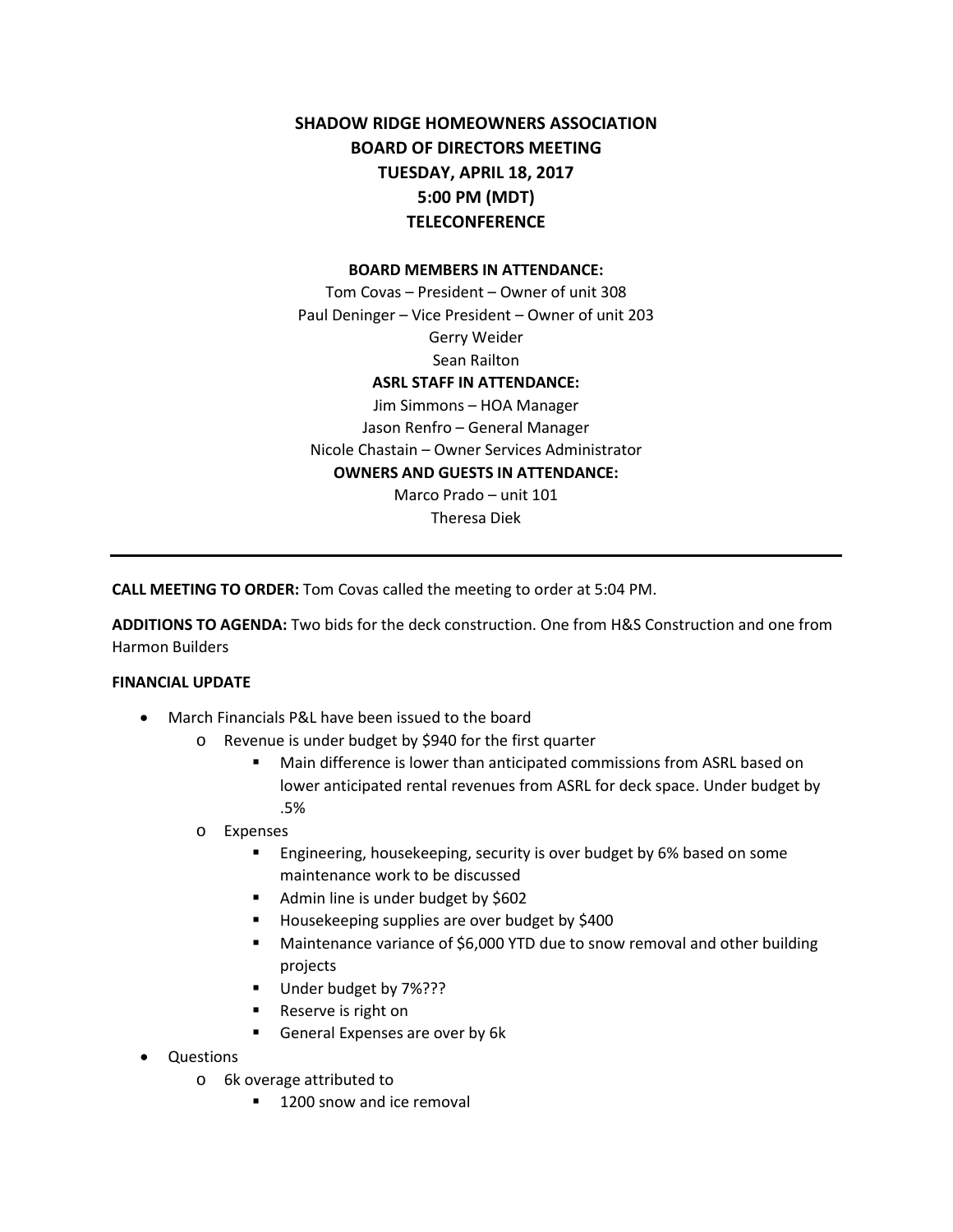**Replacement of doors on B2 garage 4k** 

# **OLD BUSINESS**

**Approval of October 28, 2016 Board Meeting Minutes** Minutes were posted online. GW motions to approve the minutes. Paul Deninger seconded the motion. Minutes approved with all in favor

### **City Report Update**

- Vast majority of items addressed last year, further items were held off for the ski season. Brent Harmon has the master permit and served as the liaison with the city.
- Pending completion dryer vents on conference level. Fan required to boost the ventilation. The project came in at about ?k dollars.
- Greg Thomas's project will include the fans. GT needs to update his address from 40 SR Rd to 50 SR Rd.
- The dryer vent project and moving of pool/hot tub equipment. Equipment located in mech room without appropriate barriers and need to be relocated.
- Total for two projects about 25k.
- 124k spent in 26; 150k budgeted
- Project is on budget
- Est time of completion
- Circuits and breakers for a/c units not to code, condenser that will need to be moved, two garage ventilation systems

### **Parking Update**

- A few nights from B2 onto B1 but it's been working well. Hang tag compliance has been good. A few occasions of a lot of Budget cars
- Last two weekends in Feb, moved 8 cars from B2 to B1.
- Opinion that If asrl employees were parking on B1, there wouldn't have been an issue on B2
- 5-15 open spaces on B1.
- What percent utilized was B1? 5-10 open spots during the day.
- Onsite owner disagrees that it was working well.
- User's use on each day
- Four complaints of no parking or had to wait for a few hours
- **Awaiting data from onsite management to conclude results**

# **Side Entrance Update**

• Formal proposal for sound mitigation (rubber tiles) for floors (3700) was approved and needs to be installed

# **Building Exterior Lighting**

- Greg Thomas is working with RMP for options to update all fixtures inside and out for a significant rebate to the association. Official report will be available in coming weeks
- Sign interior is heavily corroded and needs to be addressed

# **Second Level Deck Update**

- Had bids in 225k range for full project and about 80k for bare minimum
	- o The board has requested an ice melt system be installed, which will affect the price. The range has increased from \$130k-460k????
	- o Current membrane is failing and needs to be replaced. 50-60k in the initial bid alone
	- o Minimum could be completed this year